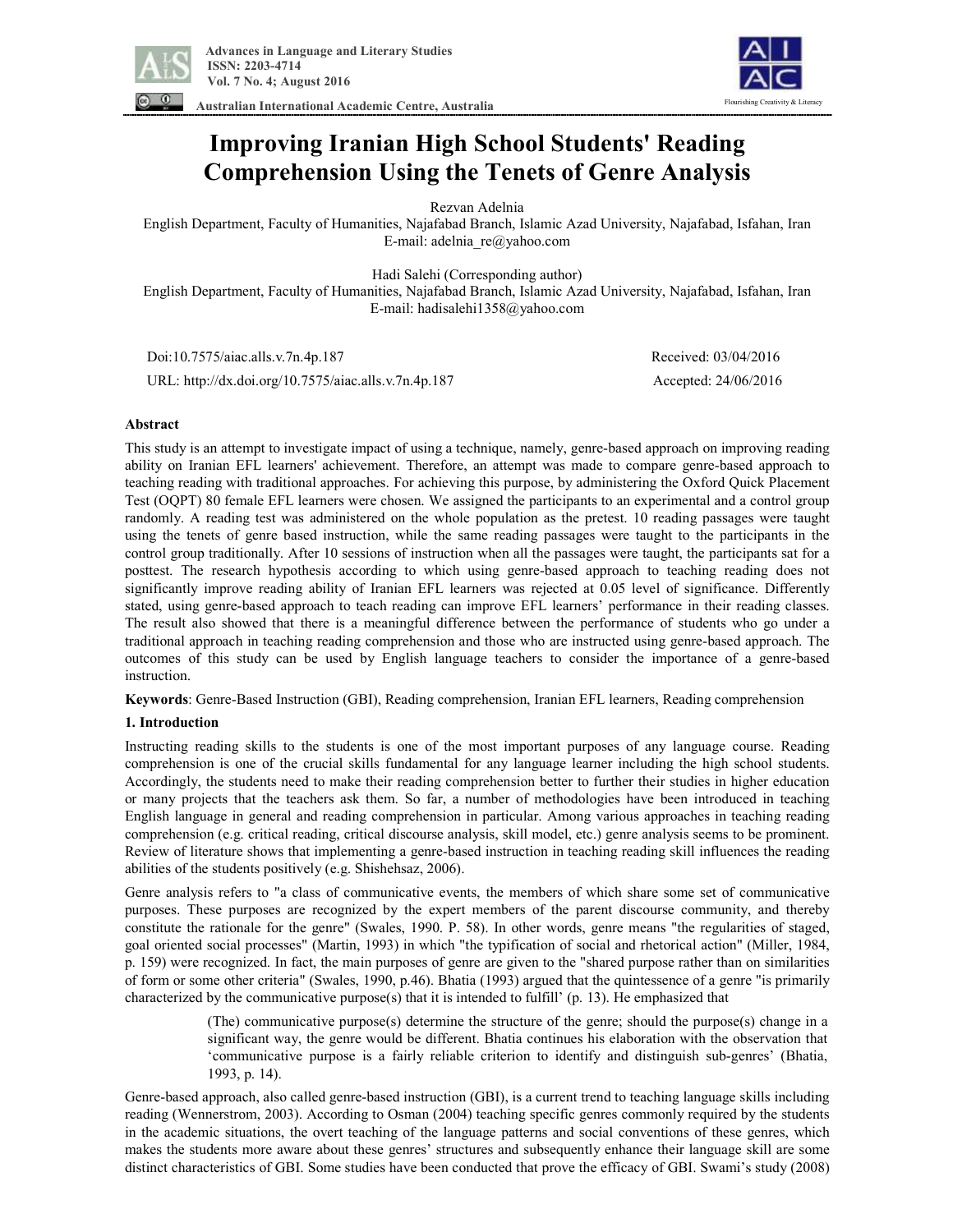which evaluated the effectiveness of GBI is one of the studies in this area. He found out that exposing learners to this approach result in their knowledge acquisition and genres' convention awareness which consequently help enhance their confidence and cause them to have a positive attitude towards learning language. It seems that genre familiarity and reading comprehension have a close relationship. Hence, this study utilized an innovative model for the improvement of Iranian high school students' reading comprehension in English.

Iranian EFL learners, specifically at high school level, mostly have problem in dealing with reading passages. So it is the teacher art to provide good support and to choose the best way to teach reading. One of the major problems is that the EFL teachers usually fail to apply an appropriate method to teach reading. Despite the demand for proficient EFL readers it seems that the outcome of the Iranian high school graduates is not sufficient in terms of reading ability and except some top students the rest of the graduate students are not proficient enough in dealing with texts.

Many facets of students' academic performance can be positively influenced by improved reading comprehension skills. Students who can read and understand reading assignments effectively are more ready for class. Consequently their class participation is improved and their note taking is more accurate and complete. As students become more proficient and effective in reading, their reading performance on exams and quizzes can be improved greatly. Understanding reading assignments better fosters Students' interest and motivation in a subject. Moreover, gaining reading proficiency enhances the students' self-esteem.

#### *1.1 Statement of the Problem*

One of the major problems is that the EFL teachers usually fail to apply an appropriate method to teach reading. Despite the demand for proficient EFL readers it seems that the outcome of the Iranian high school graduates is not sufficient in terms of reading ability and except some top students the rest of the graduate students are not proficient enough in dealing with texts. Students who can read and understand reading assignments effectively are more ready for class. Consequently their class participation is improved and their note taking is more accurate and complete. Understanding reading assignments better fosters Students' interest and motivation in a subject. Moreover gaining reading proficiency enhance the students' self-esteem.

Challenges and difficulties the students experience in reading comprehension is one of the concerns which is focused on by many. In effect, in Iranian high schools reading skill is regarded as one of the crucial skills to be instructed in teaching English language programs. It denotes that teaching reading comprehension through the tenets of genre analysis may make the reading comprehension of the Iranian high school students better. Therefore, the present study was administered to fill the gap in the literature by reporting on a study which compares genre analysis approach to teaching reading to Iranian high school students with traditional approaches to teaching reading.

## *1.2 Research Questions and Hypotheses*

The present research is going to answer the following research questions:

Does using genre-based approach to teaching reading significantly improve reading ability of Iranian EFL learners?

Is there any significant difference between the performances of students who will go under a traditional approach in teaching reading comprehension and those who will be instructed using genre-based approach?

Formulated null hypotheses of the mentioned research questions are as follows:

H01: Using genre-based approach to teaching reading does not significantly improve reading Iranian EFL learners' ability.

H02: There is no significant difference between the performances of students who will go under a traditional approach in teaching reading comprehension and those who will be instructed using genre-based approach.

# *1.3 Significance of the Study*

Many Iranian high school students experience difficulties with the reading. Due to the fact that being proficient in reading is a must for language learners, the findings of this present paper may help the TEFL teachers. The findings of this study may recommend that during the reading courses in high schools, teachers implement the bases of genre-based instruction.

Different approaches to teaching reading, as mentioned above, can positively or negatively influence the EFL learners' performance on reading classes. That is to say, through implementing appropriate teaching methods, students can make sense of what they read more easily. Therefore, reading methodology constitute an important component of second/foreign language learning. So the results of the study will be important for SLA researchers who are interested in developing reading books for second/foreign language learners.

The results of the study will, therefore, be helpful for teachers, so as to enable language teachers to decide whether implementing genre-based approaches to teaching reading should be given more or focal attention in reading comprehension classes. The present research provides practical recommendation for practitioners to increase readers' awareness and use different approaches to teaching reading. The results can encourage language teachers to take a more systematic approach in teaching reading and planning their programs in classrooms.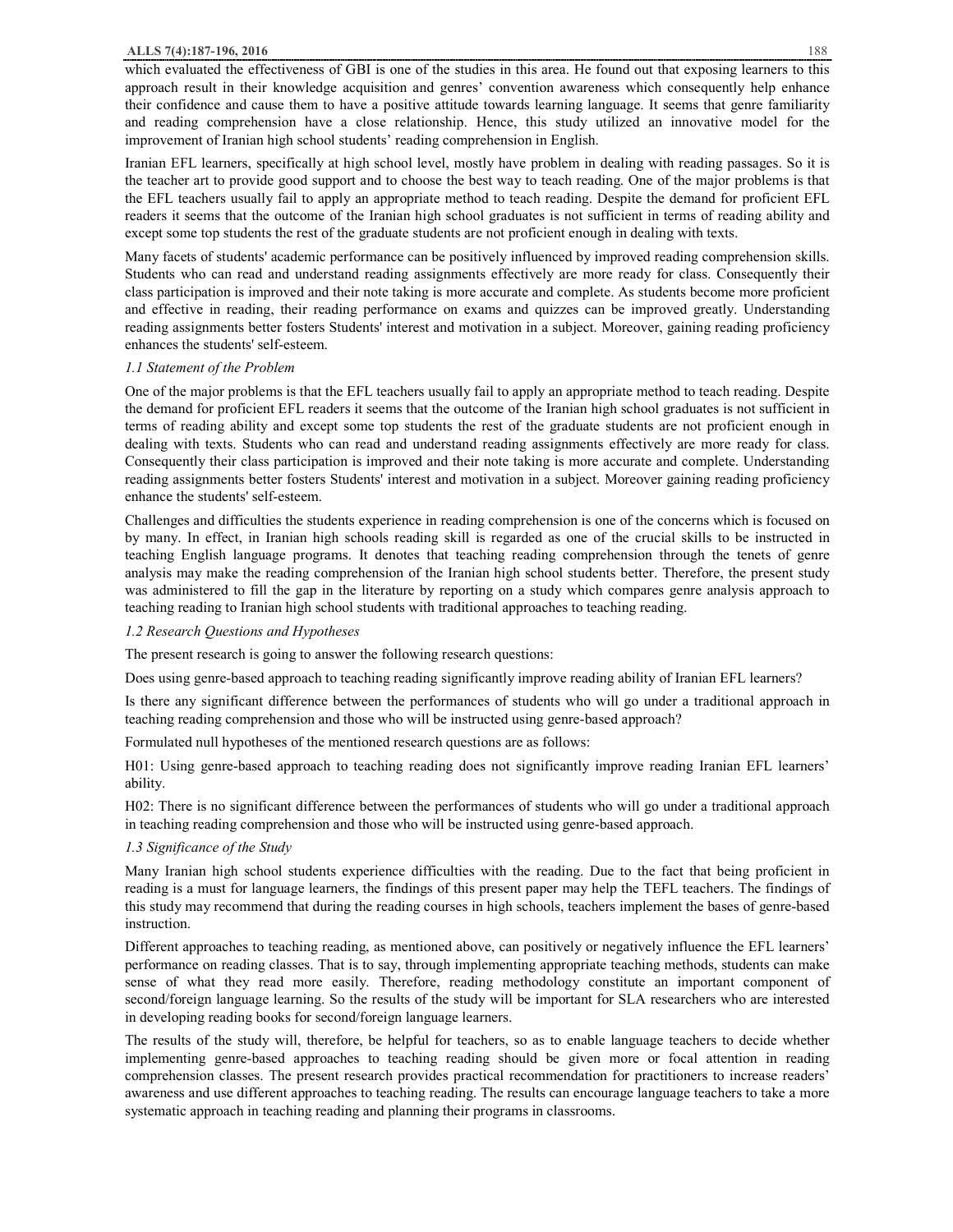#### **2. Review of the Literature**

## *2.1 Genre-Based Approach*

The term "genre" is used in different contexts to refer to the convention of certain texts in certain cultures (Hammond  $\&$ Derewianka, 2001). According to Swales (1990), genre can be considered as "a class of communicative events, the members of which share some set of communicative purposes." Genre-oriented approach started in the late 1980s. It was first employed in the ESP context, which marked the "infancy" of the genre movement (Swales, 2008). However, genre and its application in language pedagogy became popular in the 1990s. Genre-based instruction is a "fresh," – new and improved instruction in teaching language skills, an approach that helps language learners in the tertiary level to master the English language (Osman, 2004).

Genre analysis is among the concepts which has been considered in the field of education. Genre analysis has been particularly utilized in the foreign language teaching to improve the reading comprehension of the students. By genre approach the students are provided with explicit knowledge about language. The applied methodology of this genre is based on Vygotsky's (1934/1978) and the American educational psychologist Bruner's work (1986).

According to Hyland (2007), because of the attention paid to language, content, and contexts, language learners are provided with very real benefits by genre based instruction (GBI). GBI has some features which bring some advantages to the EAP/ESP classroom: explicit (clarifying what to learn to support writing skills' acquisition); systematic (offering a logical frame to focus on both language and contexts); needs-based (ensuring that course objectives and contents are assigned based on students' need analysis); supportive (assigns a vital function to language teachers in scaffolding students' learning and creativity); empowering (providing access to valued discourse various patterns and possibilities ); critical (providing learners with resources so that they comprehend and challenge valued texts); and consciousnessraising (raising teachers' understanding/knowledge toward the texts to help learners in their writing efficiently). Genrebased teaching provides learners with an explicit understanding of the ways in which target genres' texts are structured and the reasons why they are written in special formats, this feature of genre-based instruction is concerned with the present study, since it focuses on understanding the text. It is really helpful for preparing L2 students to adapt themselves successfully to any academic setting in different majors (Park, 2006).

## *2.2 Genre Approach Different Theories*

Flowerdew and Swales (as cited in Hyon, 1996), at first, emphasized on the genre approach by focusing on genres' formal distinction to help students understand texts' communicative objectives and linguistic characteristics and ignoring content and their social environments' specific roles(p. 695). Genres were regarded devices for examining and teaching written texts by these experts. Devices that were needed by the students to master in specific settings like English for academic purposes and English for professional communication classrooms.

According to Hyon, a genre is a "systemic functional linguistics that is concerned with the relationship between language and its functions in social settings" (Hyon, 1996, p. 696); we can analyze a text by focusing on language special features. Any special genre shows a specific kind of text. Gustafsson (1975, as cited in f, 1993) analyzed legislative genre's syntactic aspects and presented some statistics about using different clauses: 10% of all clauses are that clauses, 31% adverbial clauses, 11% comparative clauses, and 47% relative clauses (p. 25). His findings showed that more subordinating devices, e.g., relative or adverbial clauses are used in legislative documents compared to any other genre. Furthermore, Hyon (1996), quoting Halliday (1978), claimed that a certain genre's linguistic features were key features that reflect the broader social situations (p. 697).

Researches on the genres' style focus on social contexts which produce genres and on their ethnographic description while ESP genre studies mostly are concerned with linguistic methods of analyzing genres (Hyon, 1996, p. 696). Medway (1994, as cited in Byram, 2004) believed that genre should be viewed within "the complex social, cultural, institutional disciplinary factors at play in the production of specific pieces of writing" (p. 235). This means that not only the form of communication but also the social action used to accomplish it should be the focus of genre approach attention (Miller, 1984, p. 153).

#### *2.3 Empirical Background*

Most of the studies conducted on genre-based instruction so far, are concerned with the role and usage of genre-based approach on writing. In the following section a glance is taken to the existing literature on genre-based instruction and reading along with other skills. Haria and Midgette (2014) made an investigation to examine genre-based instruction effect on the students' reading comprehension strategy. Therefore, as the subjects of the study seven students were selected from among fifth-grade students who had reading difficulties. Identifying, summarizing, and analyzing the argumentative texts instructed to them. The results of their study revealed improvement on the students' proficiency in identifying the argumentative elements and summarizing arguments.

Rozimela (2014) investigated the relationship between genre awareness and reading comprehension of EFL students. Thirty four students were the subjects of his study. The subjects were asked to recognize the genres of 10 different texts from five diverse genres as well as to answer a 60-item test which examined their knowledge about genres and an 80 item test on reading comprehension of the exposed texts. His study illustrated that there is a meaningful relationship between genre awareness and reading comprehension of EFL students. Furthermore, the results of his study showed that the students with higher genre awareness significantly outperformed on reading comprehension.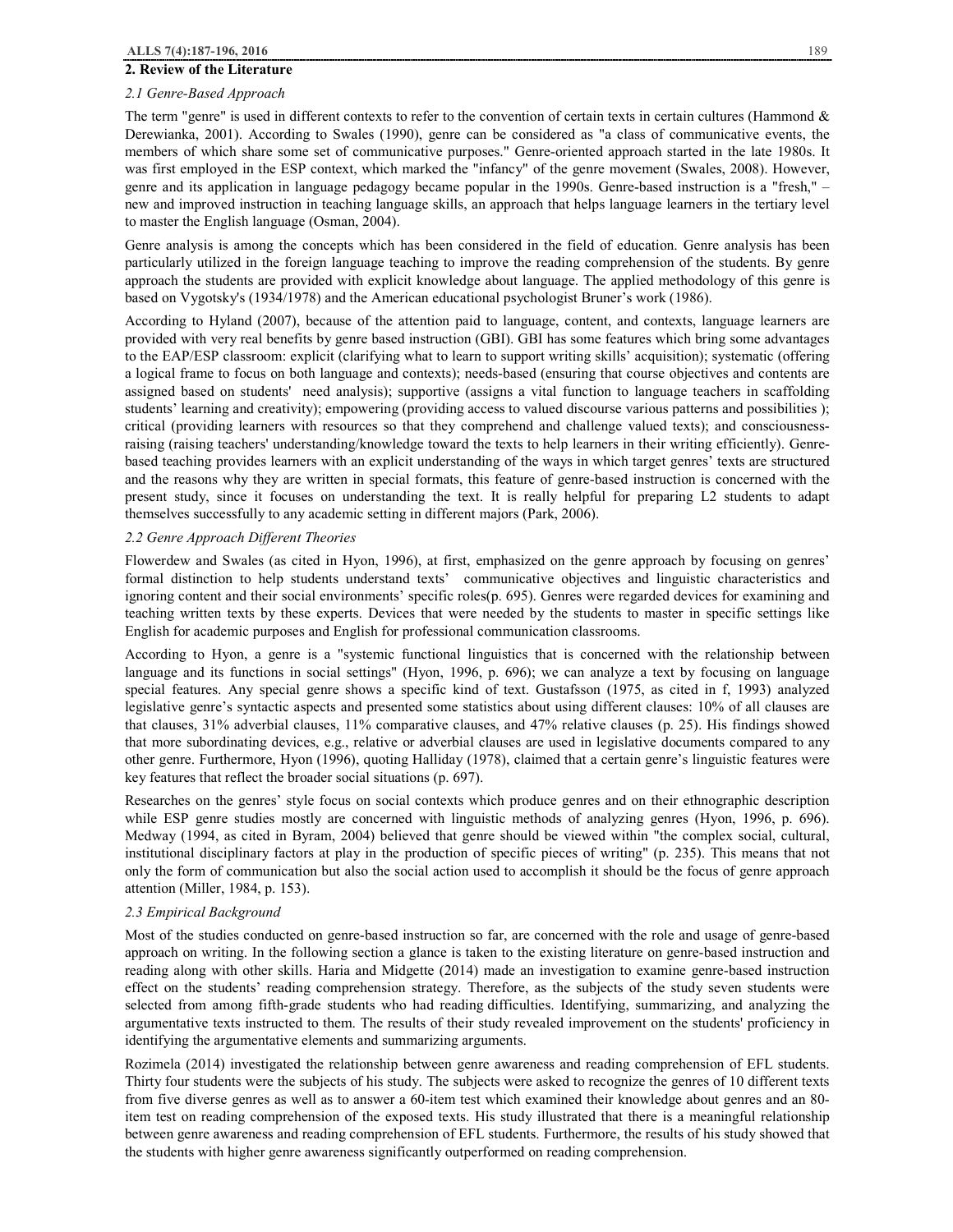The effects of genre-based instruction on ESP learners' reading comprehension was investigated by Sadeghi, TaghiHassani and Hemmati (2013). 116 junior and senior B.S students (both males and females) of Islamic Azad University of Kurdistan, studying biology were the participants of the study. They were randomly assigned into control and experimental groups. The experimental group were taught (genre-group) based on the genre and the control group (non-genre-group) based on the traditional method of teaching ESP, which is usually used in Iranian universities. One 30-item proficiency test and two 30-item standard tests of English reading comprehension were administered. A t-test was used to analyze the scores of the reading comprehension tests. Independent samples test showed that genre-based teaching enhance ESP learners' reading comprehension ability significantly. Descriptive and inferential statistics also revealed that learners' reading comprehension improved significantly compared to non-genre-group.

Shabani Minaabad and Fallahe Khoshkholgh (2012) examined the effect of genre-based pedagogy on the reading comprehension of English for specific purpose leaners and the relationship between their reading comprehension achievement and their general English proficiency. To investigate the corresponding hypotheses, 150 computer engineering BA students attending English for specific purpose classes were selected. Those subjects who scored between 50-100 on the Michigan test (standard GEP test) were assigned to high proficiency level and those scored between 0-50 were placed in low proficiency level. Then each level in turn was randomly divided into an experimental and a control group. The instructional procedures lasted six sessions before the posttest was administered. Because of the specific nature of the research questions, a factorial design seemed appropriate. The results were analyzed by a twoway ANOVA. The results show that genre-based pedagogy affects the reading comprehension of the English for specific purpose learners significantly. The results also reveals that there is a relationship between English for specific purpose learners' reading comprehension achievement and their general English proficiency.

Khatibi (2014) studied genre-based tasks' effects on EFL learners' speaking performance and discussed whether genrebased tasks improves EFL learners' performance on speaking tests. He also explored age factor effect on speaking ability of EFL learners in genre based tasks, i.e. teenagers (13-16 years old) and young adults (24-27 years old). For this, some generic based consciousness-raising tasks (CRT) were taken from Benedict (2006) proposed model for developing control over a genre-based treatment procedures. Two different speaking tests with different genres (e.g. recount, report, review, etc.) were used as pretest and posttest. They were given to 120 senior university students studying English language translation. Findings showed that consciousness-raising tasks influence EFL learners' speaking performance significantly. Though, generic-based CRTs influence did not differ across different ages. Generally, the results provided empirical evidence for the facilitative effect of generic-based consciousness-raising tasks on speaking performance of EFL learners.

The effectiveness of genre-based approach to teaching writing through the use of model texts was investigated by Swami (2008). He was going to identify adjustment letter's moves, the allowable moves order and the strategies which were used to realize the moves. It is essential to view genre as consisting of a series of moves from a language teaching view point (Swales, 1990). He pointed out that a part of a text which achieves a particular purpose within a text is considered a move. Apart from moves' analysis, this study also look at the content, structure and language of learners' writing. The genre-based approach application to teaching writing in ESP context was investigated in this study, especially for ESP learners who wanted to use English in the professional setting. In genre-based approach language teaching 'moves' of a genre are taught to the learners to raise the awareness of the linguistic features associated with the moves. It is done as a way to help learners overcome their writing difficulties appropriately and effectively. This study was going to help learners decide on the kind of information they want to include in their writing so that they can create meaningful and purposeful texts.

#### **3. Methodology**

#### *3.1 Participants*

From among Iranian high school students studying in Isfahan high schools, 80 females (all girls with no woman) were selected through administering the Oxford Quick Placement Test (OQPT). In fact, the chosen participants had scores by one standard deviation above and below the mean score. The participants were all in grade three and their age ranged between15-17. They were Persian native speakers. To control other factors, they were chosen from the students taught by the same teacher. All participants' field of study was mathematics. They were selected based on their availability. Their general English proficiency level was intended to be at the same level. The subjects were considered homogenous since they were all foreign language learners and none of them experienced living in an English speaking country. All the participants spoke English as their foreign language in their classroom. The subjects were categorized into an experimental and a control group, 40 subjects in each group.

#### *3.2 Instrumentation*

In order to come up with satisfactory answers to research questions, a corpus consisting of 10 authentic reading comprehension passages which were retrieved from http://www.readworks.org/, the Oxford Quick Placement test (OQPT), a reading test as pre as well as posttest, and a model of genre-based approach were utilized. These instruments are clarified clearly in following sections.

## 3.2.1 The Corpus

In order to find out whether the tenets of genre-based approach can enhance reading comprehension of EFL learners, some reading passages were needed. To this end, a corpus of authentic reading passages were derived from http://www.readworks.org/ based on the general proficiency level of high school students it was tried to choose some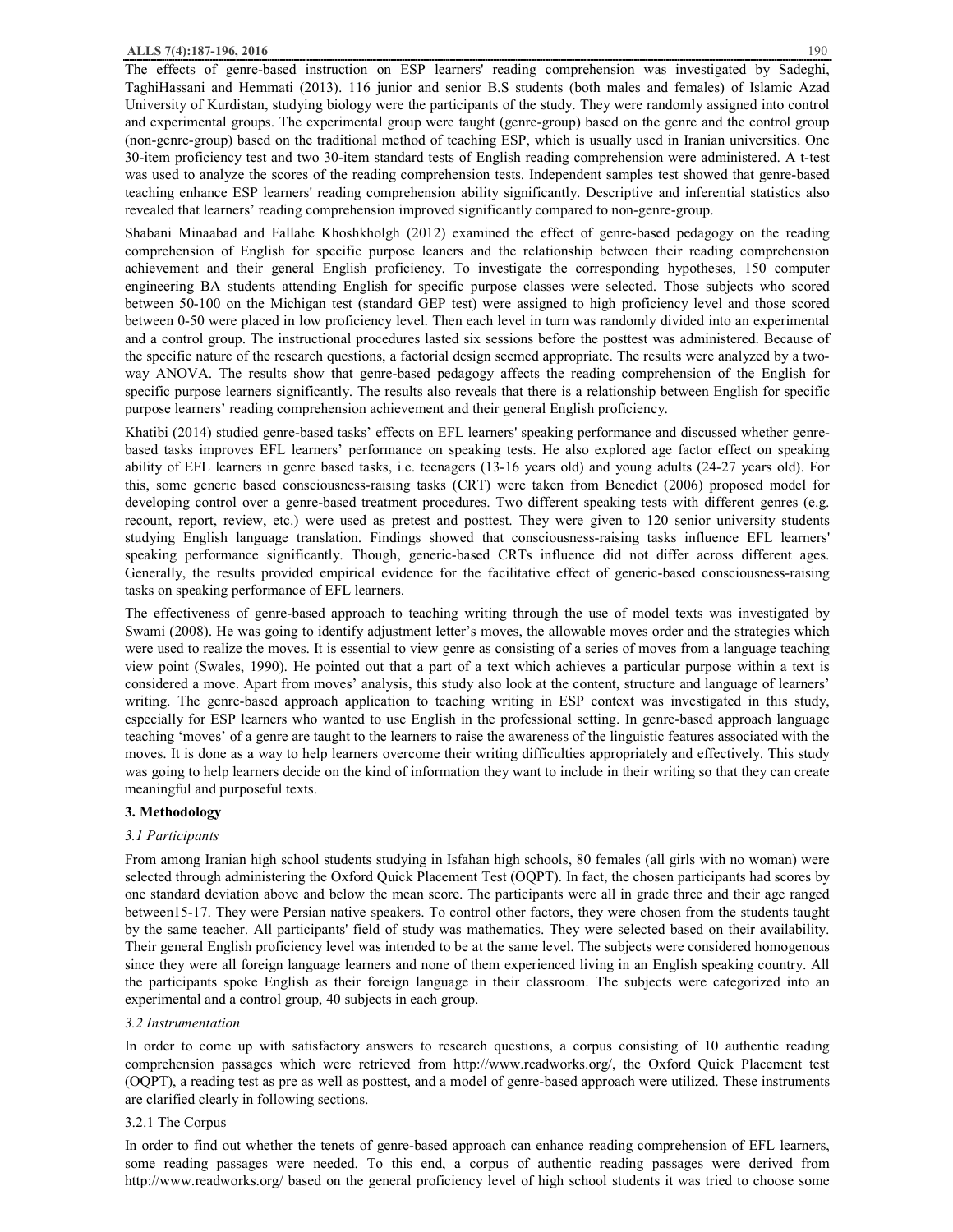passages at the same level of the reading passages in high school grade three English book. The corpus consisted of 10 authentic reading passages, the topics of which were non-fiction. As the focus of this study was on the tenet of genre, the genre of all the passages was the same and descriptive.

# 3.2.2 Oxford Quick Placement Test (OQPT)

As shown in Appendix A, the test consists of sixty items with different question formats comprising of two parts (Part one and Part two). There are multiple choice, item matching, and cloze test type items in the test. In each item there is a missing word for which there are four options. Students should find the correct item among these options. All of the 60 out of 100 chosen participants for the present study got a 30-46 score were assigned to intermediate level based on the test scoring level chart and categorized to be at the same level according to the OQPT results. The reason why the researcher of the study decided to utilize OQPT as the students' measure of proficiency was because the test is a standard proficiency test, and its validity and reliability were assumed to be satisfactory.

## 3.2.3 Reading Pre and Posttests

To set the participants' reading comprehension level homogeneity, a reading test was devised based on the 10 reading passages under study. The reading test comprised of different test items, including multiple choice items, cloze test items, true/false items and item matching. The number of items in the test were 60. The test was given to 15 three-grade high school students who were not among the participants to find the reliability this test. These 15 students had the same characteristics as the subjects. The Cronbach Alpha Coefficient level of the test was calculated to be 0.81; therefore, it was concluded that the test was reliable enough to be employed in this study. Before administering this test, to check the construct validity of the test, it was checked by a panel of experts including 3 TEFL lecturers. In order to prevent the test-wise effect of this test in the post test, the item arrangement was modified in the posttest. Each correct answer received one mark in the scoring process. No penalty or negative score was determined for wrong answers.

#### *3.3 Procedure*

In the present study a quasi-experimental design was used. As said earlier, the subjects of the study were 80 Iranian grade three high school students. To conduct the study, at first the issue was consulted with the people in charge of high school, and as the researcher is a language teacher, the high school official stuff consented to cooperate. The participants were then randomly placed into an experimental and a control group. At the outset of the study, in order to choose and ensure the homogeneity of these participants in terms of their general language proficiency, the OQPT was run among the student population studying at high schools in Isfahan. It should be said that before administering each phase of the study or running each test, the participants were given enough information about the type and purpose of the tests and materials; they were also given enough explanations on how to complete them. In addition, before administering the study, the participants were asked whether they were willing to take part in the study or not, and they were assured that their information would remain confidential.

As the topic of this study suggests, this research was going to study any possible impact of using genre-based approach on improving reading comprehension of Iranian EFL learners; therefore, in order to make sure of the homogeneity of the participants in terms of their reading comprehension, a reading test was run among them. As it was said above, the reading test was designed based on the reading passages used in the corpus.

As the next step, in order to find the effect of genre based instruction on reading comprehension of high school students, the treatment was conducted. The same reading passages were taught to the participants in the two groups. However, there were some differences in the way the materials were presented.

The treatment for experimental group was as follow: first, the teachers activated students' background knowledge of the main idea of each passage, by clarifying the main idea of the passage and by identifying their different sections they helped students to gain texts' conceptual knowledge. In fact, different aspects of the genre of the exposed materials (collocations, genre types, lexical and grammatical features as well as the similarities and differences among the exposed texts, were discussed in the experimental group).

The instructional procedures of the control group were different. For this group, the usual method of teaching reading in Iranian language classes was used. The mentioned corpus was presented without emphasizing the texts' hierarchical and generic structure. The passages were given in three phases of pre reading, while reading and post reading stages. Each of the passages from the corpus was given to the students without any special background about the previous or following moves. Then the meaning of the words were taught, the necessary structural points were explained and different parts were translated without any attempt to establish coherence between different parts of the passage. Both groups underwent a course of 10 session, one for each passage, during five weeks. In fact, the study was conducted in 12 sessions, with one session for the reading pre-test and one for the reading posttest. After all the passages were taught, the participants sat foe a posttest.

## *3.4 Data Analysis*

The reading corpus was taught to the two groups under study using a three-phase model which is usual in different reading-based courses. These phases included pre-reading, during or while-reading and post-reading stages. The two groups received the same instruction with the same credit hours and the same topics .The experimental group; however, was instructed using an innovative model in which the students' attention was directed to different aspects of the genre of the exposed materials (collocations, genre types, lexical and grammatical features as well as the similarities and differences among the exposed texts). However, the control group just received the instruction in three phases without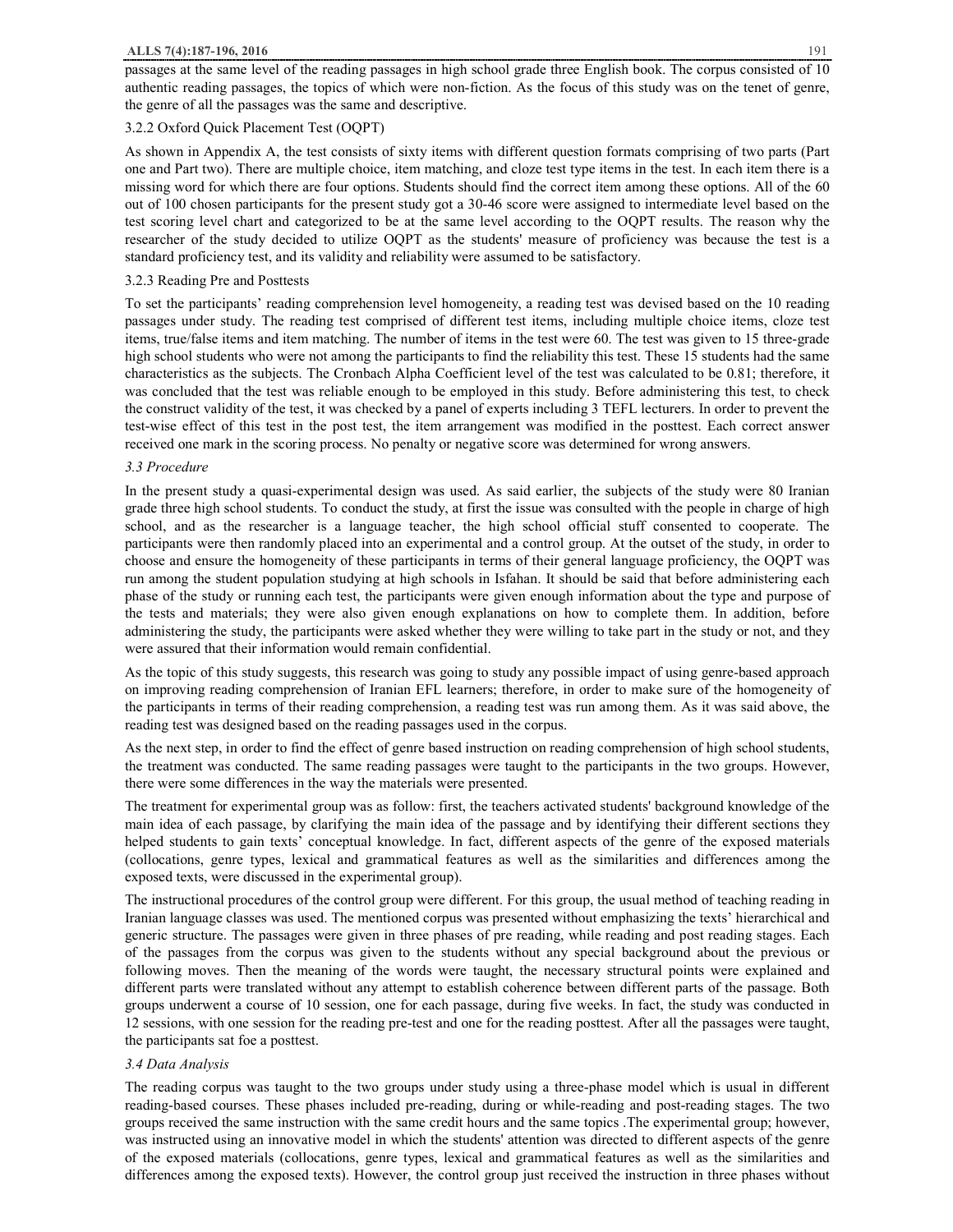being instructed in terms of genres, collocation, or being consciously raised in terms of the linguistic features of the exposed texts.

## **4. Results**

#### *4.1 Results of the Pretest*

At the outset of the study, a reading pretest was given to the participants of the two groups. An independent-samples ttest was administered to the pretest scores of experimental and control groups, the results of which are presented in Tables 1 and 2.

| Pretest scores Exp. | Groups N |    | Mean    |         | Std. Deviation Std. Error Mean |
|---------------------|----------|----|---------|---------|--------------------------------|
|                     |          | 40 | 52.1250 | 8.12779 | 1.28512                        |
|                     | Ctl.     | 40 | 51.2000 | 6.32537 | 1.00013                        |

Table 1. Descriptive Statistics of the Reading Pretest of Experimental and Control **Groups** 

As the results in Table 1 show, the mean score of the experimental group is 52.12, and that of the control group is 51.20. This shows a mean difference of 0.88 which seems not to be significant. However, to ensure the lack of significance of the mean difference, an independent-samples t-test was run, and the results of which are presented in Table 2.

Table 2. Results of the Independent-samples t-test of the Scores of the Reading Pretest

|                   |                                   | Levene's Test for<br>Equality of<br>Variances |      |         |                  |                                |                    | t-test for Equality of Means |            |                                              |
|-------------------|-----------------------------------|-----------------------------------------------|------|---------|------------------|--------------------------------|--------------------|------------------------------|------------|----------------------------------------------|
|                   |                                   | F                                             | Sig. | t       | df               | $\mathrm{Sig.}$ (2-<br>tailed) | Mean<br>Difference | Std. Error<br>Difference     |            | 95% Confidence Interval<br>of the Difference |
|                   |                                   |                                               |      |         |                  |                                |                    |                              | Lower      | Upper                                        |
| Pretest<br>scores | Equal<br>variances<br>assumed     | 1.781                                         | .186 | .568.78 |                  | .572                           | .92500             | 1.62843                      | $-2.31695$ | 4.16695                                      |
|                   | Equal<br>variances not<br>assumed |                                               |      |         | .568 73.563 .572 |                                | .92500             | 1.62843                      | $-2.32003$ | 4.17003                                      |

According to the results given in Table 2, the level of significance is 0.572 that is higher than the identified level of significance (0.572>.05). This way it can be concluded that there was no meaningful difference between the performance of experimental and control groups at the beginning of the study.

## *4.2 Addressing the First Research Hypothesis*

In order to find evidence for the rejection or acceptance of the first null hypothesis, a paired samples t-test was run between the pre and posttest scores of the experimental group. The results are presented in Tables 3 and 4.

Table 3. Descriptive Statistics of the Reading Pre and Posttest of Experimental Group

|                              | Mean | N    |          | Std. Deviation Std. Error Mean |
|------------------------------|------|------|----------|--------------------------------|
| Pair 1 Exp. Pre-test 52.1250 |      | - 40 | 8.12779  | 1.28512                        |
| Exp. Post-test $67.5000$     |      | - 40 | 16.06397 | 2.53994                        |

As it is seen in Table 3, the mean difference of the participants in experimental group in pre and posttest is 15.38, with the mean score of pretest being 52.12 and that of posttest being 67.50. The difference between the two groups is considered to be statistically significant. Figure 1 shows the differences in pictorial format.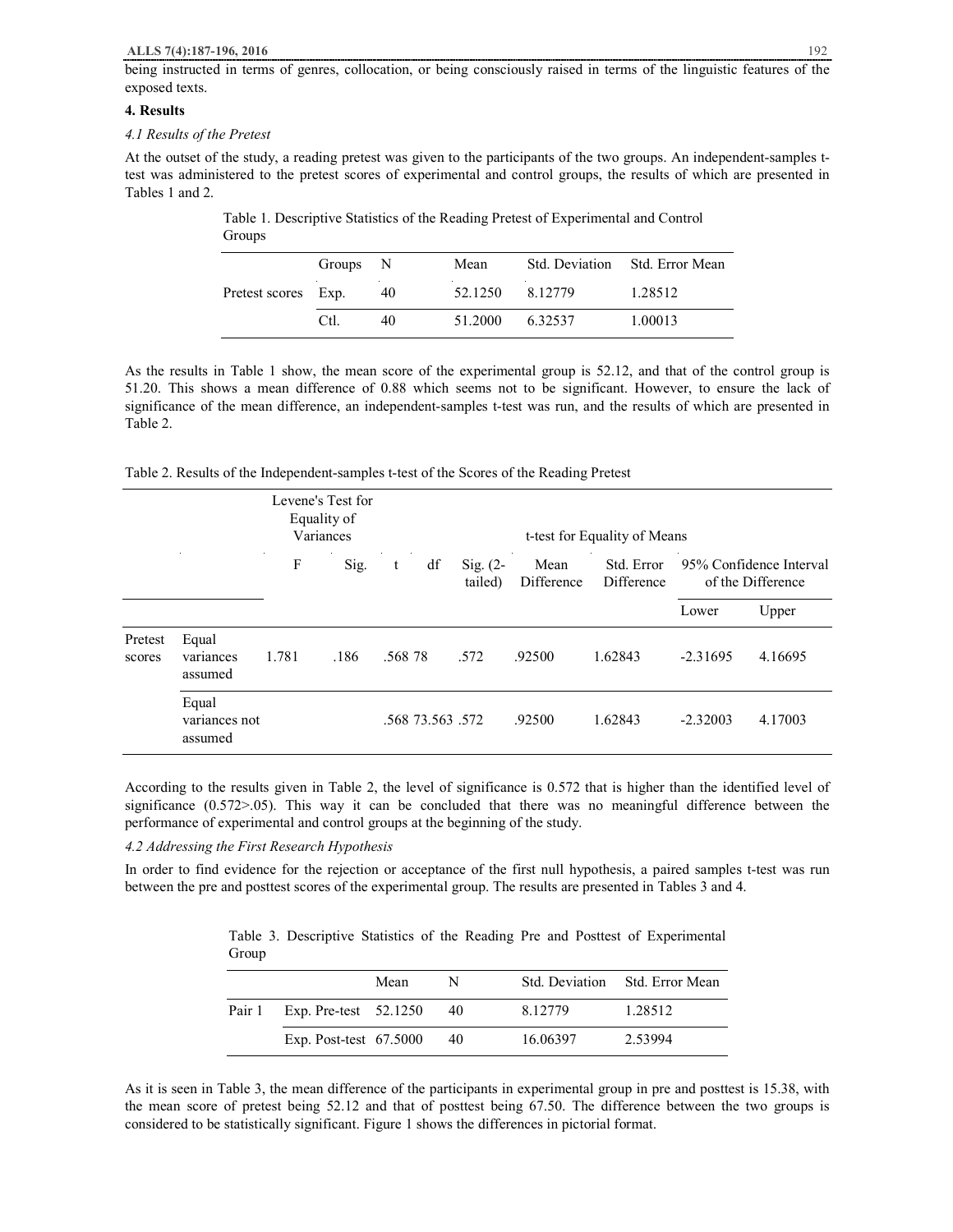

Figure 1. Mean Difference between the Performance of the Experimental Group in Pre and Posttests

The difference of the two groups' performance is crystal clear in Figure 1. The second column, representing the posttest is taller than the first one. However, to be more objective for this claim, a paired-samples t-test was run on the mean scores of the experimental pre and posttest scores. The results are given in Table 4.

Table 4*. Results of Paired-samples t-test of Experimental Group in Pre and Posttest* 

|                                      |            |       | Paired Differences                   |                                                 |       |                    |                      |
|--------------------------------------|------------|-------|--------------------------------------|-------------------------------------------------|-------|--------------------|----------------------|
|                                      |            |       |                                      | 95% Confidence<br>Interval of the<br>Difference |       |                    |                      |
|                                      | Mean       |       | Std. Deviation Std. Error Mean Lower |                                                 | Upper | t                  | $df$ Sig. (2-tailed) |
| Pair 1 Exp. pretest<br>Exp. Posttest | $-1.53750$ | 17.56 | 2.77                                 | $-20.99$                                        |       | $-9.75 - 5.536$ 39 | .000                 |

The significance level in Table 4 is .000 which is smaller than the identified level of significance .05 (.000<.05). This shows the difference between the performance of the experimental group in pretest and posttest is statistically significant. This rejects the first null hypothesis of the research. Differently stated, when tenets of genre based approach are planted in reading classes, this leads to more desirable outcomes.

## *4.3 Addressing Second Research Hypothesis*

In the posttest scores, the experimental and control group's mean scores were compared. The results are presented in the following section.

|          | Groups N |     | Mean    |          | Std. Deviation Std. Error Mean |
|----------|----------|-----|---------|----------|--------------------------------|
| posttest | Exp.     | -40 | 67.5000 | 16.06397 | 2.53994                        |
|          | Ctl.     | 40  | 60.4250 | 11.76018 | 1.85945                        |

Table 5. *Descriptive Statistics of the Reading Posttest of Experimental and Control Groups*

According to Table 5, in the posttest, the mean score of the participants in the experimental group is 67.50 and in the control group is 60.42, showing a mean difference of 7.08 which seems to be significant. Figure 2 compares the performance of the participants in the posttest.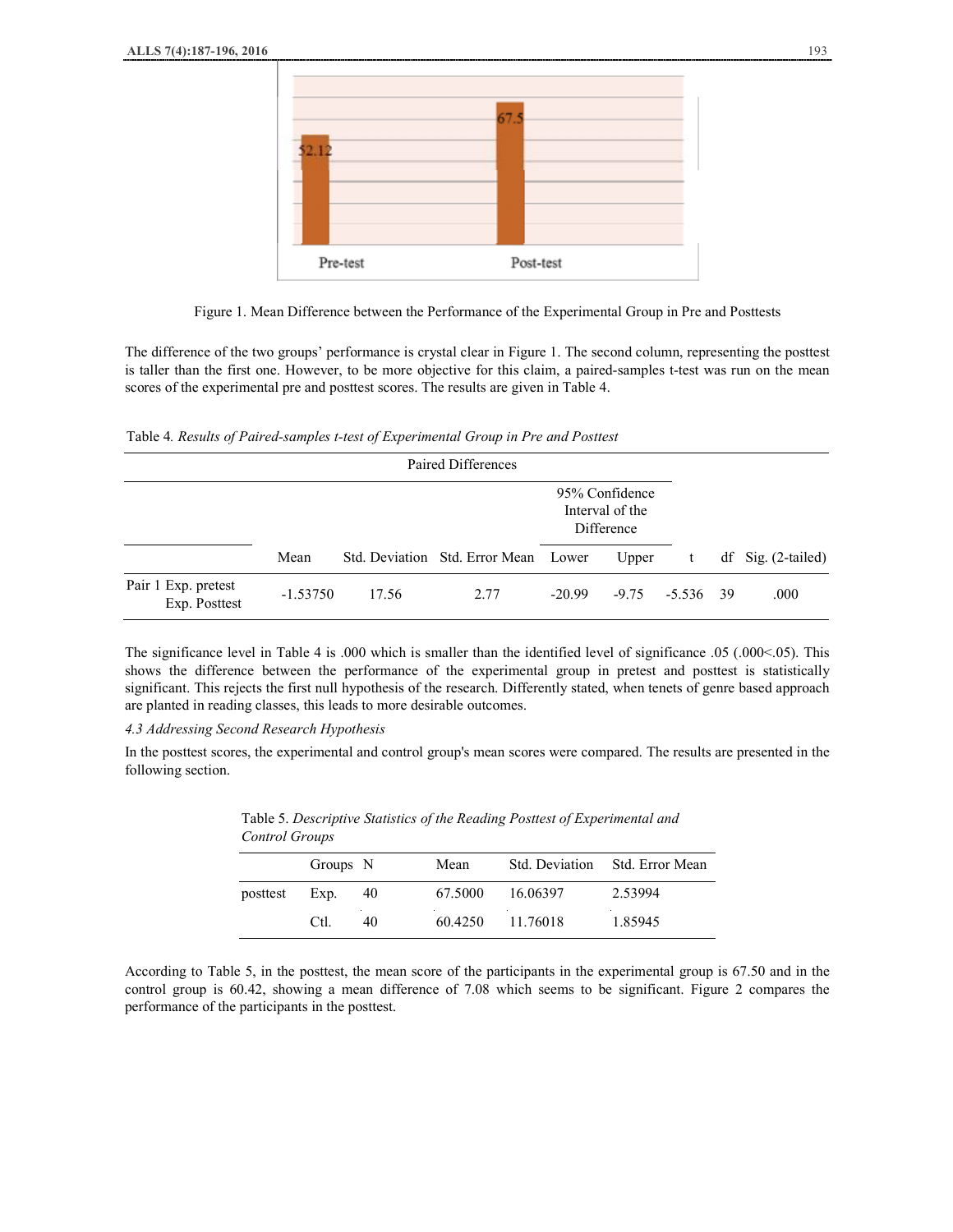

Figure 2. Mean Difference between the Performance of the Experimental and Control Groups

|                |                                   | Levene's Test for<br>Equality of<br>Variances |      | t-test for Equality of Means |                   |                       |                    |                          |        |                                                 |
|----------------|-----------------------------------|-----------------------------------------------|------|------------------------------|-------------------|-----------------------|--------------------|--------------------------|--------|-------------------------------------------------|
|                |                                   | F                                             | Sig. | t                            | df                | Sig. $(2-$<br>tailed) | Mean<br>Difference | Std. Error<br>Difference |        | 95% Confidence<br>Interval of the<br>Difference |
|                |                                   |                                               |      |                              |                   |                       |                    |                          | Lower  | Upper                                           |
| posttest Equal | variances<br>assumed              | .910                                          | .343 | 2.248.78                     |                   | .027                  | 7.07500            | 3.14783                  | .80815 | 13.34185                                        |
|                | Equal<br>variances not<br>assumed |                                               |      |                              | 2.248 71.476 .028 |                       | 7.07500            | 3.14783                  | .79913 | 13.35087                                        |

| Table 6. Results of the Independent-samples t-test of the Posttest Scores of Two Groups |  |  |
|-----------------------------------------------------------------------------------------|--|--|
|-----------------------------------------------------------------------------------------|--|--|

According to the results in Table 6, the identified level of significance is smaller than the observed level of significance which is .000 (.05>.000); therefore, it can be understood that using genre-based approach has a great influence on the performance of EFL learners in reading classes. Also it can be claimed that genre-based approach to reading leads to a significant difference between the performance of the control and experimental groups in reading posttest.

#### **5. Discussion and Conclusion**

According to the data gained from this study and the statistics presented in the previous section, it is completely clear that using such strategies as genre-based can be influential in comparison to conventional methods of teaching reading. In fact, the observed difference between experimental and control group posttest scores was significant. Therefore, based on these findings, the first hypothesis of the study was rejected, and we can answer the first question and say that genre-based teaching methodology can enhance Iranian EFL learners' reading performance. The findings were also the bases to reject the second hypothesis and answer the second question in this way that there is a significant difference between reading comprehension skills of EFL learners' instructed by genre-based language methodology in reading pre and posttests. Thus, given its many benefits and advantages, an integration of genre based teaching instruction is considered among the best methods of instructing reading to EFL learners.

During the last twenty years, reading has attracted much attention. Generally, reading has been considered as the most necessary skill in students' higher level of education (Jordan, 1997), and this is true of Iranian students. Flowerdew and Swales (as cited in Hyon, 1996) primarily outlined the genre approach with focus on the formal distinctiveness of genres in order to help students gain understanding of the communicative purposes and linguistic features of texts that they are required to write in their professional discourses, while these experts paid less attention to the specific roles of content and their social environments (p. 695). They regarded genres as devices for examining and teaching the written texts that students needed to master in specific settings. Therefore, an assigned genre seems to serve as an influential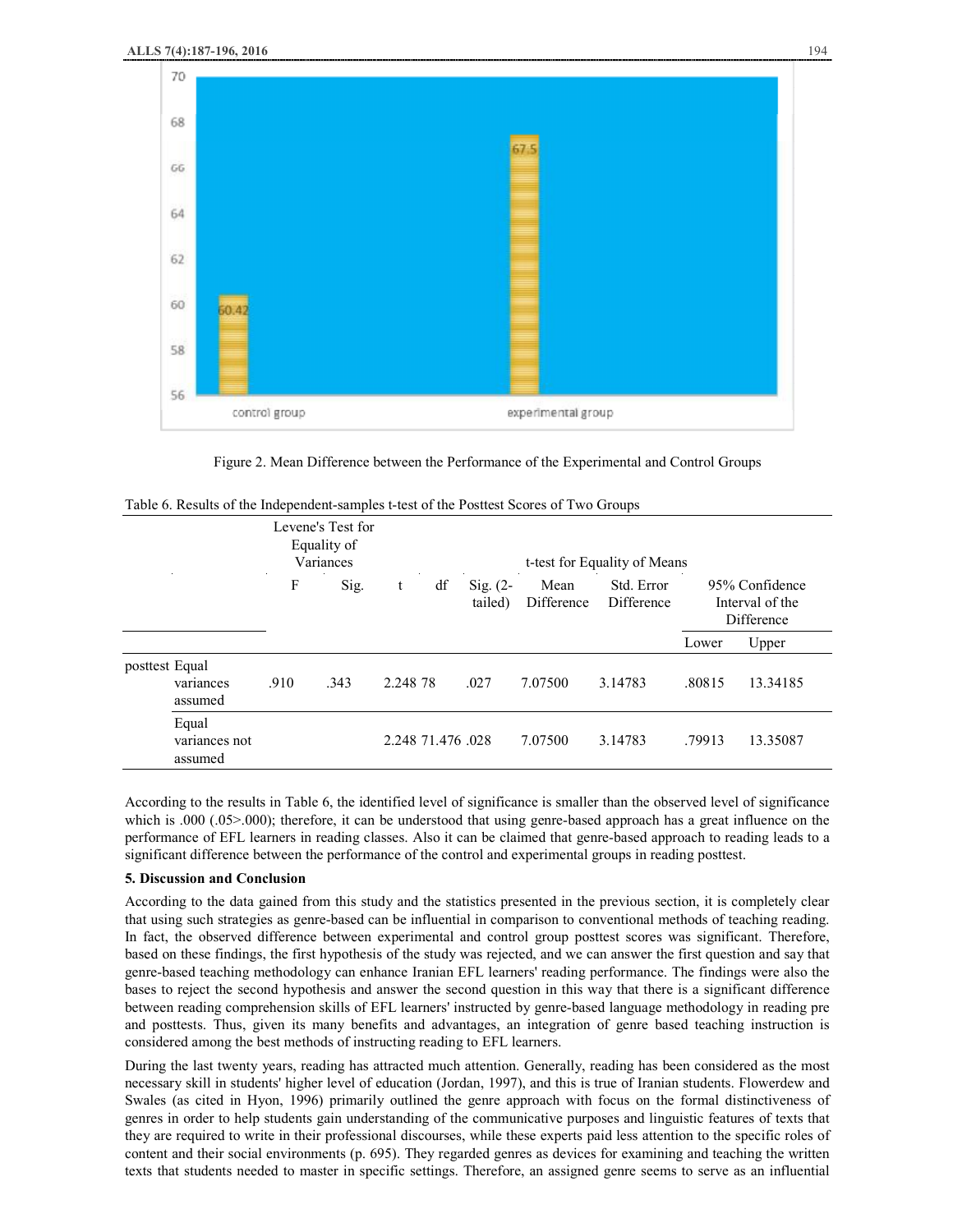#### **ALLS 7(4):187-196, 2016** 195

tool for both the learning and teaching of reading for both students and teachers. Furthermore, the genre approach encourages students to participate in the world around them, to comprehend reading as a tool that they can utilize, and to realize how readers manage content to promote logical organization. It also allows students to become more flexible in their thinking and eventually to realize how authors organize their reading comprehension. These debates shed more light on the significance of reading skills. Thus, it is hoped that the present study resolves some of the above-mentioned controversies related to reading comprehension of EFL learners.

In so far as the question of the study is concerned, the results of an independent-samples t-test showed that there was a significant difference between the performance of the participants of the experimental group and the control group in terms of reading comprehension, when genre-based was applied to teach reading. The reason can be found in the advantages presented by Hayland (2004) who believes that genre-based instruction clarifies to learn in order to facilitate the acquisition of reading comprehension. Furthermore, Hayland (2004) believes that a coherent framework for focusing on both language and contexts is provided by this approach. In addition, genre-based guarantees specific course objectives and content. Another reason for that may be due to the fact that genre-based provides a central role for the teacher as motivator of student learning and creativity, and this approach makes patterns and possibilities of variation in valued texts available.

The noted discussion investigates the influence of genre-based teaching reading from different dimensions. Briefly, if we consider doing something with the information as the goal of reading a text, the results of the present study showed that genre-based teaching reading has a significant and positive influence on improving EFL learners reading comprehension ability.

The findings of the present research are in accordance with the study done by Haria and Midgette (2014) who made an investigation to examine the effect of genre-based instruction on reading comprehension strategy of the students. The results of their study revealed improvement on the students' proficiency in terms of identifying argumentative elements and summarizing arguments.

In addition, the results of this study confirm the study by Rozimela (2014) who illustrated a significant relationship between genre awareness and reading comprehension of EFL students. Furthermore, the results of his study showed that the students with higher genre awareness significantly outperformed on reading comprehension.

In addition, this study is in line with the study by Sadeghi, TaghiHassani and Hemmati (2013) who investigated the influence of genre-based instruction on ESP learners' reading comprehension. The results of the reading comprehension test, analyzed by a t-test and independent-samples t-test showed that genre-based teaching significantly enhance EFL learners' reading comprehension ability. The descriptive and inferential statistics showed that learners' reading comprehension improved significantly compared to non-genre-group.

Finally, the results of this study support the results of Shabani Minaabad and Fallahe Khoshkholgh's (2012) research in which they scrutinized the influence of genre-based pedagogy on ESP leaners' reading comprehension and the relationship between their reading comprehension achievement and their general English proficiency. The study shows that genre-based pedagogy significantly affects ESP learners' reading comprehension.

On the other hand, some advocators have shown that the genre approach is more appropriate for learners at the beginning or intermediate proficiency levels in a second language rather than those at advanced levels; it releases students from deep anxieties of their reading tasks. When learning something new, people usually want to find some cases considered as samples. It is clear that reading tasks can be more demanding than other language skills, so students at low proficiency level absolutely need something to rely on because of little exposure to English reading.

In addition, the findings of this study are against some ideas, for instance it is said that despite genres' beneficial roles, there are two demerits about the genre approach. One is that it neglects the skills required to produce content, and the other concern is that it ignores learners' self-sufficiency (Byram, 2004). Finally, Bawarshi (2000) stated that, "at its best, genre-based approach helps learners to identify and interpret literary texts, while at its worst; it interferes with the learners' creativity" (p. 343).

In fact, this study was an attempt to investigate reading comprehension and see whether genre-based teaching techniques enhance Iranian EFL learners' reading comprehension. The statistical analyses of this experiment showed that the idea of effectiveness of genre-based instruction on the reading ability was proved right. The language teachers can make use of genre-based instruction in their classes and train students what genre-based instruction is. Therefore, teachers must help students to be more aware of their own learning.

#### **6. Pedagogical Implications**

At first, it should be mentioned that the findings of this study could enrich the literature in the area of foreign language learning especially teaching reading to Iranian EFL learners. Moreover, the finding of the study can be used by language practitioners and curriculum developer to consider students' need of genres in the process of need analysis. For choosing the instructional material again those which are more genre-based can be used to have a better educational context in which EFL learners' reading comprehension can be developed. Finally, teachers as the most important stakeholders can benefit from the results of the present study to improve the EFL learners' reading comprehension. The present study and studies like this which support the idea of effectiveness of genre-based instruction on developing reading can help teacher trainers, English teachers, course book writers and curriculum designers to be more aware of